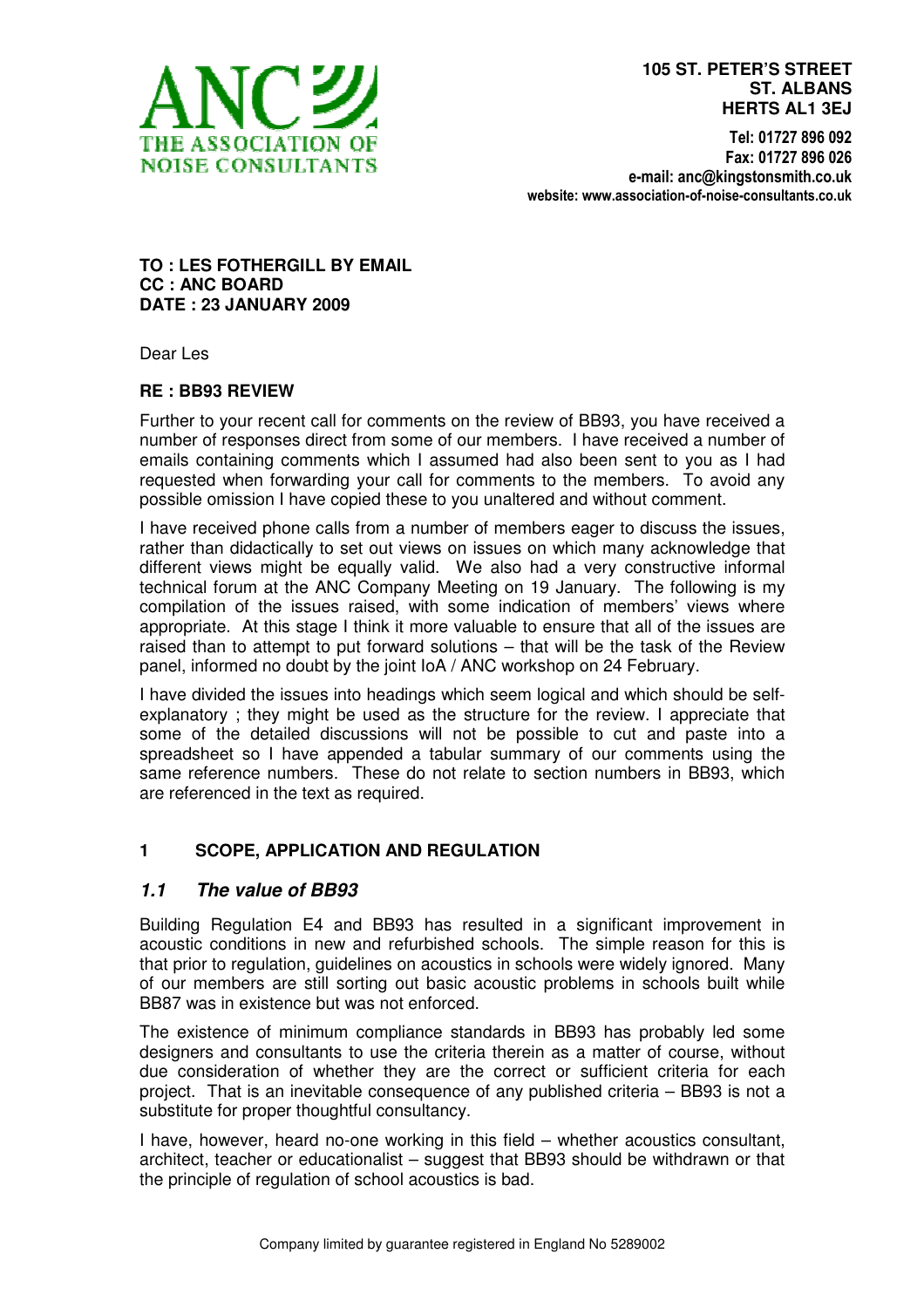## **1.2 Regulation, guidelines and contracts**

Many of the problems with application of BB93 arise because the one document contains both conformance values for compliance with regulations, and guidelines on acoustic design. It is not widely understood that these are two different aims. Regulations must, by definition, set minimum standards while guidelines will generally be for good or excellent standards. This is not widely understood even among acoustics consultants.

BB93 does differentiate between its two roles but, unfortunately, very few users refer to anything other than to the tables and criteria set out in Section 1. Even worse, a substantial number of schools building contracts have no acoustic specification other than "Compliance with BB93" although this is not the intention of BB93.

The net result is that many schools are being built to achieve the minimum standards where higher standards would be appropriate. For example, the standards for sound insulation between practice rooms are adequate for classical music instruments and were set because they are practicable to build using partly-isolated dry-lined constructions. For louder instruments, however – brass, percussion, bass guitars etc – much higher standards of sound insulation are necessary, and these require a different approach, either with fully-floated masonry rooms or, more realistically, using stores and circulation areas as buffer zones between rooms.

This conflict between roles of BB93 needs to be addressed and there may be an argument for reverting to two separate documents – a compliance document similar to ADE, and a separate good practice guide. As I suspect that, in the time available, your review can only address Section 1 of BB93, splitting the document into two parts might be a very practicable approach. It would also allow the guidance to be a dynamic web-based document capable of revision without the consultation that would be needed to revise Section 1.

## **1.3 Scope - Types of premises covered.**

Regulation E4 only applies to schools as defined in the Education Act. This does not apply to many nurseries, or to sixth form colleges which are defined as Colleges of Further Education. BB93 is widely used as a basis for these but until standards are made mandatory, they will not be applied to all CFEs. We have encountered a number of CFEs where application of BB93 would have prevented significant acoustic problems.

It is clearly illogical to set mandatory standards for sixth-form facilities in schools but not in CFEs, many of which continue to be built to lower acoustic standards than secondary schools. While we appreciate that the difficulty inherent in changing the regulations so that E4 would apply to CFEs, we strongly request that this should be considered or that there is some other means of ensuring that adequate acoustic standards are met in CFEs and other educational premises currently not covered by Regulations.

If compliance can not be made mandatory for CFEs, at the very least the DCLG should formally recommend that BB93 should be considered as a minimum standard for the design of teaching spaces. If designers then consider that BB93 is not applicable to a particular project, they should be required to provide a formal reasoning as to the basis for their performance targets selected which are relevant to the scheme in question.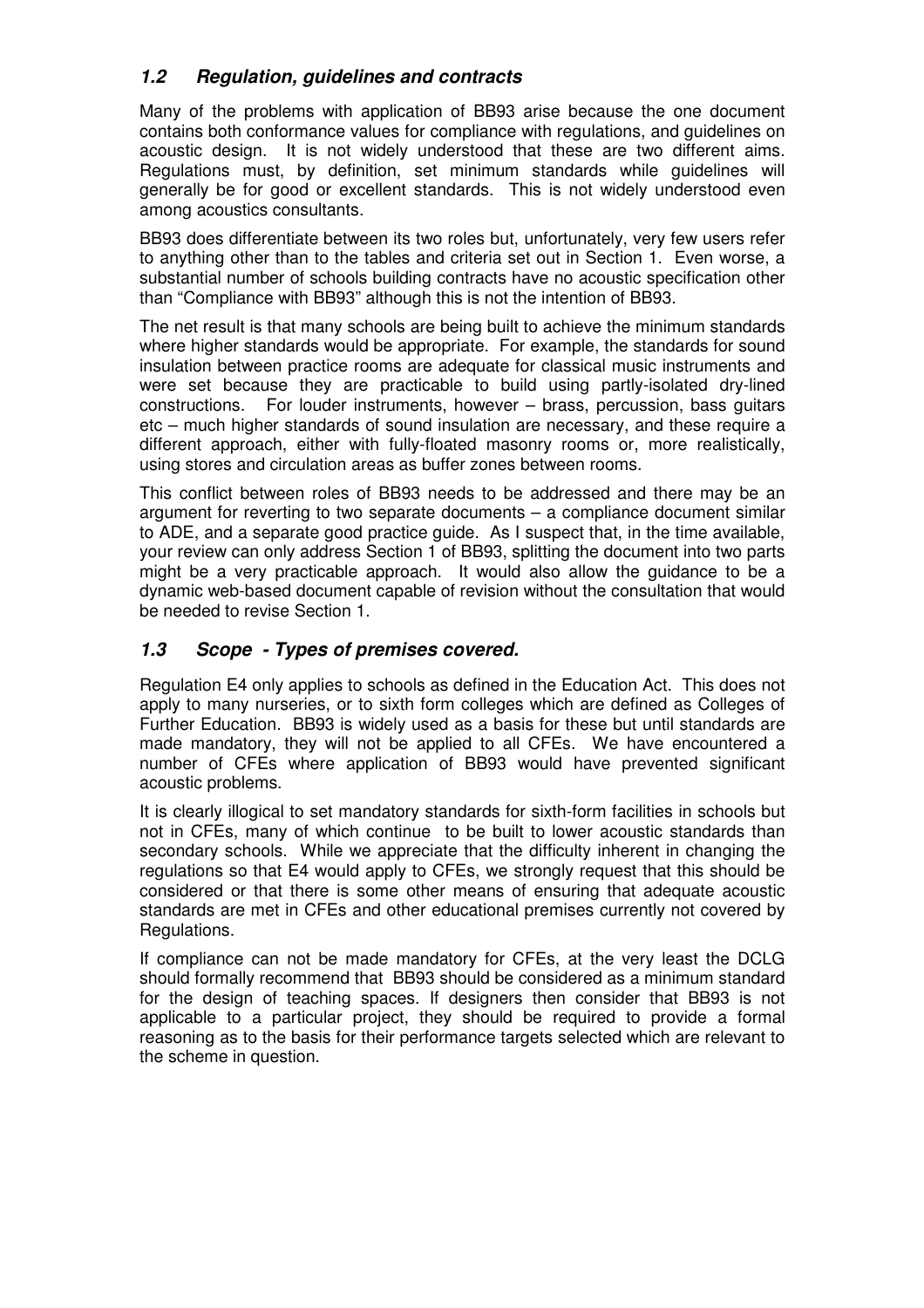# **1.4 Scope – Refurbishments and renovations**

There is widespread confusion about whether BB93 applies to alteration and refurbishment work. This is discussed in the introduction but not, unfortunately, very clearly unless the reader happens to be familiar with Building Regulations 3 and 4. This needs clarification along with a stronger recommendation or mandatory requirement for application to refurbishments and renovations where there is not a Material Change of Use as defined under Building Regulations. This may be possible through enforcement of the Educational Premises Act rather than through Building Regulations.

# **1.5 Scope – DDA, SEN and Hearing impaired.**

These matters are discussed in the Introduction to BB93 which, unfortunately, hardly anyone reads; partly because it is an introduction and partly because some sections of the introduction are not very readable. In particular the section on Scope is rather densely written and needs substantial re-structuring to make it more readily comprehensible. However definitive the guidance may be, it is of no practical use unless the intended readership can be persuaded to read it.

# **1.6 Enforcement – Building Control**

There is great variation in what, if anything, Building Control Bodies require to demonstrate compliance. We find that Building Control Officers, and particularly Local Authority Building Control, can be very inconsistent in their approach even within a single authority. In general we find Approved Inspectors much more consistent. Some LABC bodies are excellent and take BB93 seriously but our members experience is that many more do not. This is not, of course, limited to BB93 but applies to all of Part E of the Building Regulations. This is a matter which we have taken up with LABC and CLG with little effect to date.

## **1.7 Commissioning**

Almost the first paragraph of Section 1 makes a strong recommendation that acoustic testing should be carried out as being the best practical means of ensuring that the design intent is met. This recommendation is re-stated in Section 1.3.

The experience of many consultants, however, is that acoustic commissioning is rarely undertaken except when it is a contractual requirement under a PFI or designand-build contract, or when BREEAM credits are required. It is commonplace for measurements to be requested where users have complained about poor acoustics and it is often found under those conditions – often long after practical completion – that there are substantial faults in construction resulting in failures to comply with BB93. This is certainly my practice's experience ; out of some 200 school projects which we have undertaken, we have never been asked to commission, but when called in to investigate complaints we have always found significant failures to comply with BB93. It seems likely that many such failures go undetected.

Mandatory pre-completion testing for dwellings has resulted in a huge increase in compliance, and hence in the quality of life of the buildings' occupiers. Mandatory testing under BB93 would certainly have the same effect for schools.

Under HTM 08-01, acoustic commissioning is now a requirement for healthcare buildings and it is increasingly difficult to justify the absence of a similar requirement for schools. We strongly recommend that you consider this in your review.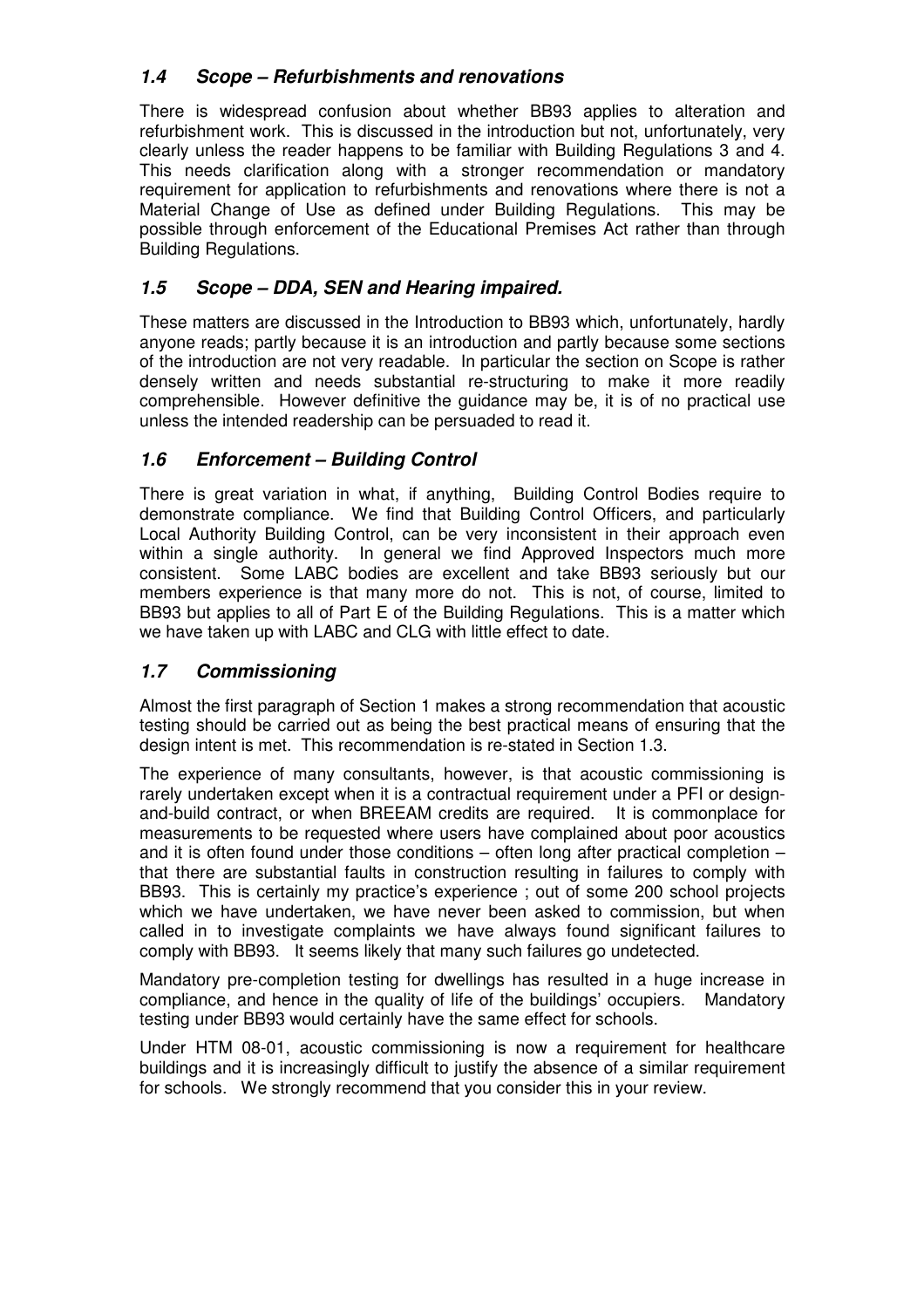# **1.8 Alternative performance standards**

Many of our members have stated that Section 1.2.1 is being mis-used to allow acoustic standards significantly below those which are deemed a minimum in BB93 where there is no good reason for such a relaxation other than cost savings. Some of our members are put under pressure by clients to misapply Section 1.2.1 in that way. The wording on this section is generally clear but it should be further emphasised that this is not a licence for derogation, which could result in schools being approved by BCBs while being acoustically inadequate. That is neither in accordance with the wording or the intent of this clause.

This clause is also frequently invoked to meet the demands of individual teachers, resulting in acoustics suitable for individual teaching styles, but which may have to be changed when there is a change of staff and / or teaching style. This applies particularly to head teachers and music staff.

There is a school of thought that because of this abuse, clause 1.2.1 should be omitted. In any case, it must be emphasised that Clause 1.2.1 is not a derogation clause.

### **1.9 Use of BB93 as an acoustic specification**

Many members report that "Compliance with BB93" is being used as a contractual condition or as an acoustic specification. This is incorrect and inadequate. Clause 1.2.1 would in any case make such a generalised clause worthless.

Compliance with building regulations should in any case be a minimum contractual requirement. For reasons discussed in 1.2 above, it is possible to comply with the minimum standards set out in BB93 without necessarily providing acoustics which are fit for purpose for a given project. It therefore needs to be stated clearly in BB93 that it must not be used as an acoustic specification or contractual requirement.

### **1.10 Basis for review**

Any changes to values in BB93 should be based on published research or on collated data from projects undertaken since BB93 came into force. Where such research does not exist, time and funding for research will be required, and there should be provision for future changes to BB93 to take account of the results.

 In the absence of a requirement for commissioning, the ANC does not currently have a database of measured results for schools as we do for sound insulation of dwellings, but such a database could be compiled if a formal commissioning requirement is introduced.

### **1.11 Case studies**

There is now an opportunity to add case studies of schools built under BB93. As well as examples of good practice, it would be useful to include (anonymously of course) examples of bad practice to illustrate common problems and to prevent designers from repeating the same mistakes.

## **1.12 Reference to the Association of Noise Consultants**

It has always been a matter of concern to us that where BB93 refers to the appointment of acoustics consultants (e.g. in Note 1 on Page 7) it refers to the Institute of Acoustics but not to the Association of Noise Consultants. The IoA represents all branches of acoustics and only a small minority of IoA members are acoustic consultants with competence in school design, whereas the majority of ANC member organisations are experienced in this field. It is also a condition of ANC membership that at least 50% of consulting staff should be at MIOA or FIOA grade.

We do not suggest that only ANC members should be allowed to design school acoustics but even if the DfES did not recognise the ANC five years ago, the growth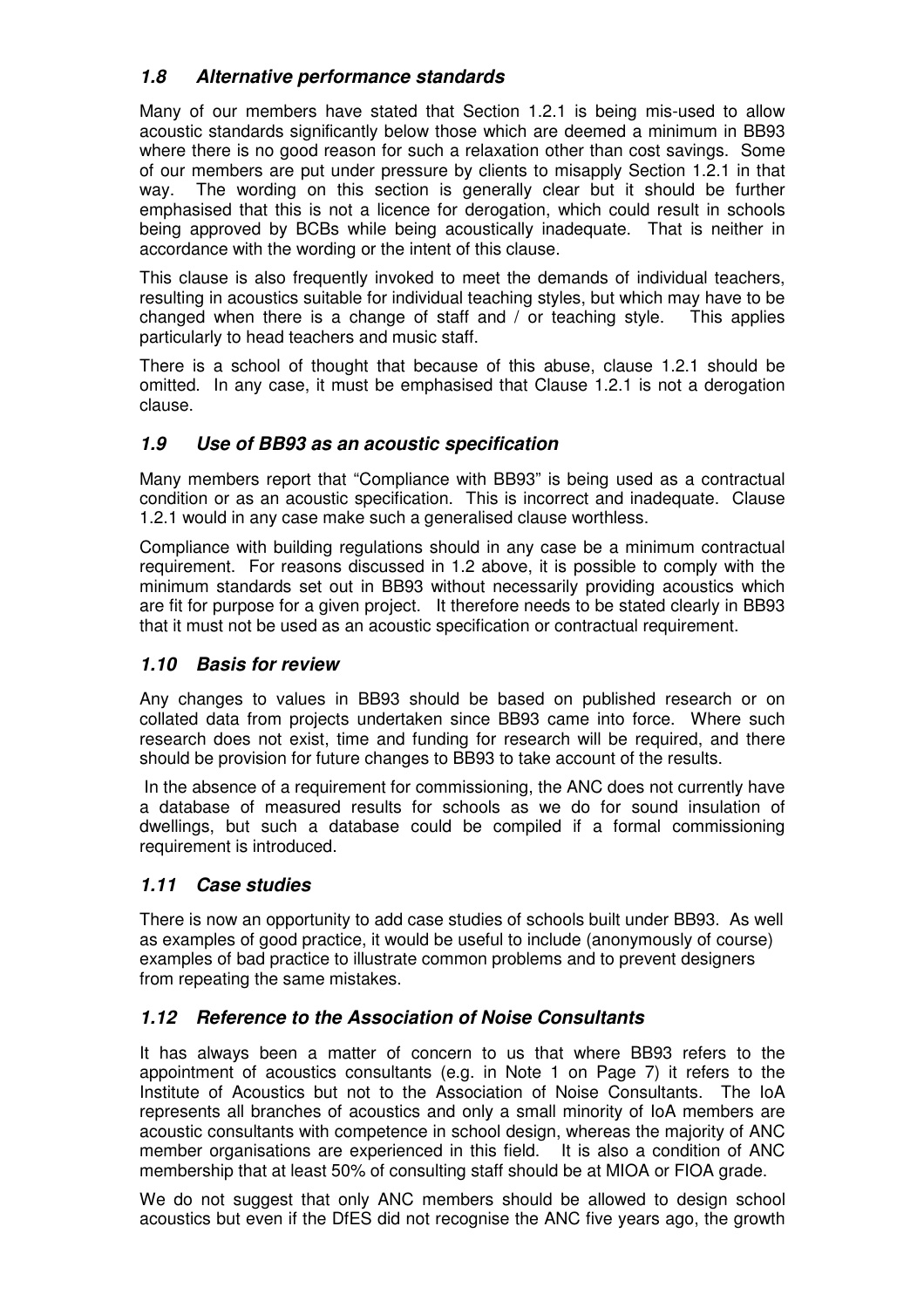in the size and reputation of the ANC since that time must justify some mention in BB93. We would request that both the IoA and ANC are referenced, along with links to their websites and a note that the client should check that the consultant appointed can demonstrate experience and expertise in this field.

### **2 CRITERIA FOR AMBIENT NOISE LEVELS**

#### **2.1 Ambient noise levels in Table 1.1**

There is general acceptance that the use of LAeq, 30 minutes and the majority of levels listed in Table 1.1 are appropriate, although we have assumed that the levels will be re-assessed by the review panel.

More room types should be included, e.g. IT rooms, Prep Rooms for Science and Technology, Store Rooms, Media Rooms, TV Studio. This may be best provided as a dynamic table on the website rather than having too many options within the tables. (Some mechanism to approve changes to data on the website would however be needed – it should not be possible for changes to be made without proper advice and consultation at least with the Review panel).

Design and technology rooms need to be categorised. Clarification of the status of junior schools and reception classes should be added.

Developments in school design have led to new types of areas, new names for some types of area and different combinations of uses, and these should be reflected both in the Table and in appropriate, up-to-date case studies.

### **2.2 LA1 recommendation**

The reference to LA1 in Note 1 to Table 1.1 is guidance only but has caused some confusion as of course it is impossible to exceed the 55 dB LA1 without also exceeding 35 dB LAeq over the same period. LA1 is a very little-used criterion and there is a case for replacing this with a criterion on terms of LAmax, slow.

#### **2.3 Noise and natural ventilation**

BB93 must of course be updated so as to be consistent with the guidance in BB101 on ventilation rates.

At the time of publication of BB101, there was considerable concern about the permitted level of 40 dB LAeq, 30 minutes in classrooms with windows or ventilators open to provide 8 l/s/person fresh air. It was felt that this very significant change to the levels set out in BB93 had been made without due consultation. This change also gave rise to considerable confusion and we believe that there has been widespread abuse of this clause, with an adoption of 40 LAeq, 30 minutes as a permitted ambient level in many classrooms irrespective of ventilation rates. It should be stressed that this is not permitted.

Some of our members still believe that ambient levels in classrooms should not be allowed to exceed 35 dB LAeq, 30 minutes irrespective of ventilation, while some maintain that higher levels should be allowed where necessary. From a show of hands at the recent technical forum, however, the vast majority of members considered that the revised BB93 should confirm the currently permitted level, including the variation introduced by BB101.

Case studies should include several different types of attenuated natural ventilation as this is possibly the area in which most of our members need more information. A specialist in Natural Ventilation for schools would be a valuable addition to the review panel. We can suggest some suitable people if required.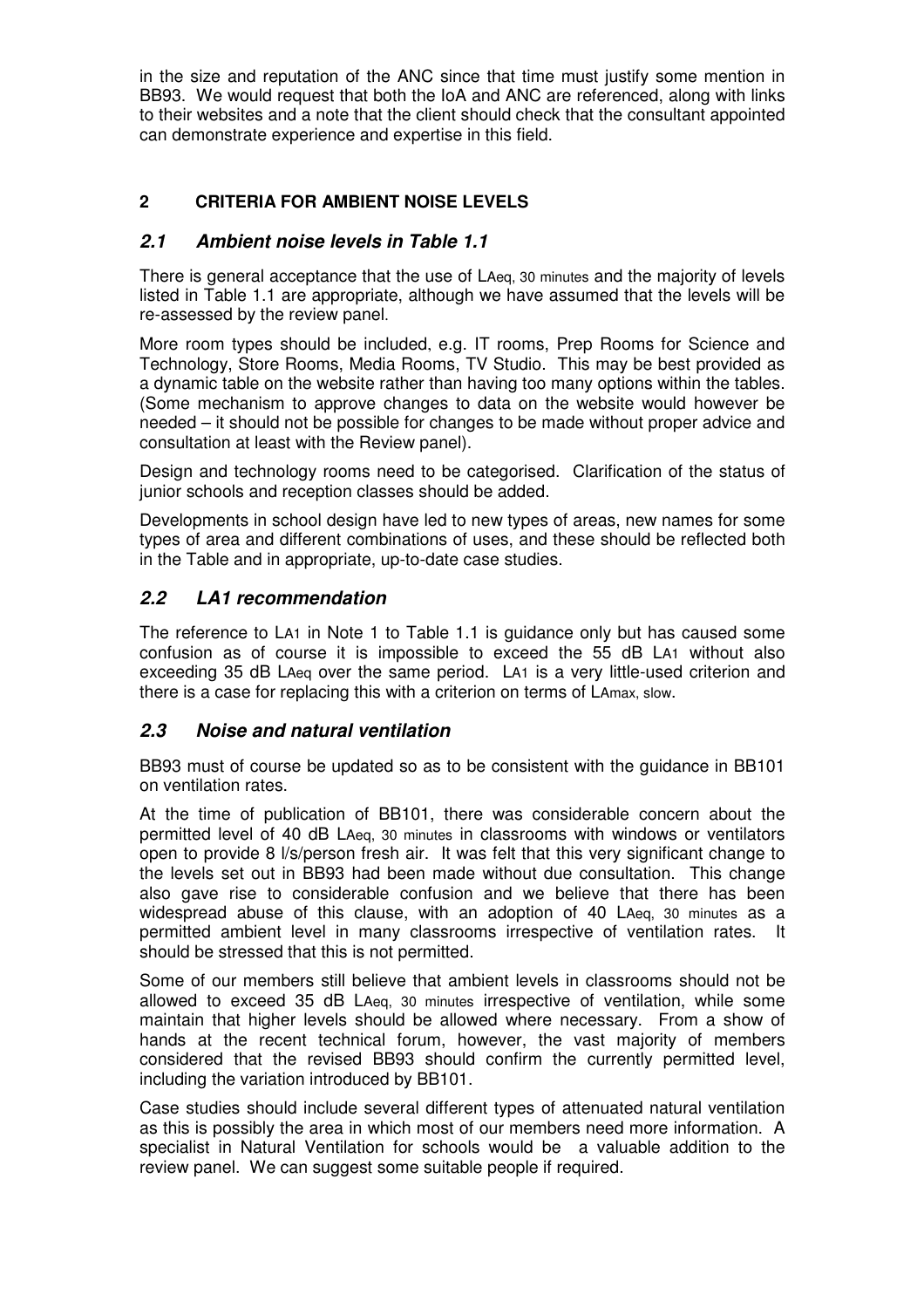## **2.4 Rain noise**

Reference to rain noise needs to be updated to take account of new standards, availability of data in accordance with that standard, and examples. Current confusion between guidance in BB93 and BREEAM for schools should be addressed. A noise limit or separate table for "heavy" rainfall could be given for each of the spaces listed in Table 1.1 (typically 20 dB LAeq greater than the indoor ambient noise level limit).

## **2.5 External ambient noise levels**

Since BB93 was published there has been an increase in emphasis on outdoor teaching areas, particularly for reception class pupils. The criteria suggested in Section 2 need to be re-considered and the possibly reinforced. The guidance should be clarified by area function, if possible, by distinguishing between terms such as "formal teaching", "informal teaching", "recreational areas" etc and grouping them by criteria, e.g. External area for formal teaching, for the teaching of sport and games, for playing sport and games, recreation areas (playgrounds) not used for teaching

# **2.6 Vibration**

It has been suggested that Vibration criteria should be included, due to external vibration (e.g. trains) and building services, based on BS 6472-1: 2008.

# **3 SOUND INSULATION WITHIN SCHOOLS**

## **3.1 Airborne sound insulation – Table 1.2**

In general the approach using tables 1.1 and 1.2 seems to work well although the standards for some areas may need to be reconsidered. It may be helpful to add a note to table 1.2 that these standards are minimum standards for compliance with building regulations and do not in themselves guarantee fitness for purpose. In some cases (e.g. between music rooms) higher standards may be necessary and it is the responsibility of the acoustics consultant to advise on such standards for individual projects. This would address a number of comments received on the numbers in this table.

Note 3 is unnecessary and should be deleted or replaced by a more generalised note on layout.

Note 4 is helpful but as a note to a table it is often ignored – it should receive greater prominence.

## **3.2 Standardised level difference**

Ever since the publication of BB93 there has been considerable concern and confusion over the standardisation of both airborne and impact sound level differences to a specific value of RT. The nomenclature is unnecessarily complex for what is supposed to be a simple guide accessible to non-specialists.

The principle of standardisation to the maximum permitted RTs in table 1.5 is of questionable value, as the parameter of interest on site is the level difference that users will experience in the finished rooms with the RTs achieved in those rooms, particularly in view of the limitations on RT criteria listed in BB93 (see later comment on this). The only value of standardising to a particular RT is where BB93 is used as an acoustic specification or contract document, which is in any case a mis-use of BB93.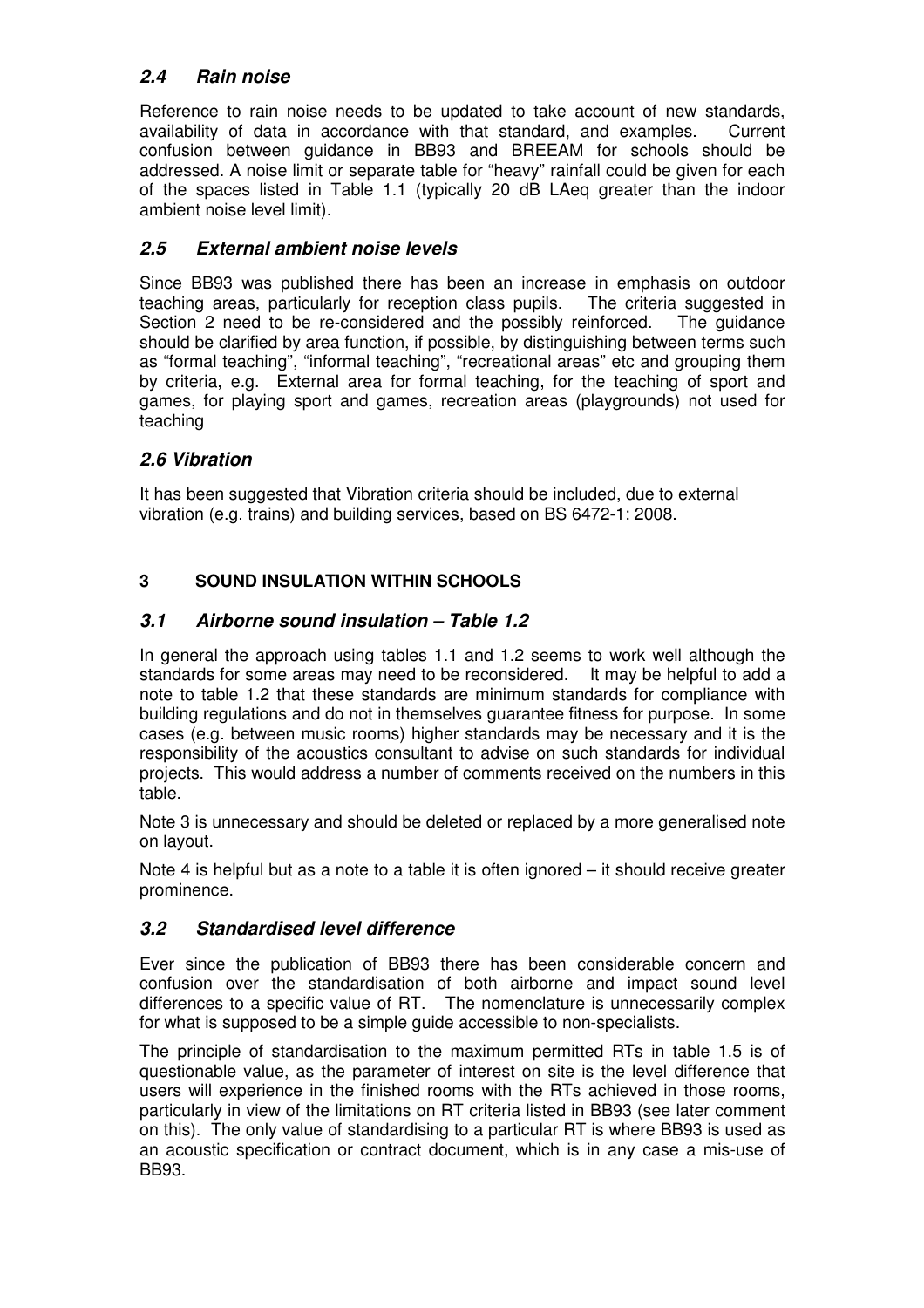Many consultants have proposed – and indeed already use in their reports – a simple weighted sound level difference Dw, and provided that the receiver room RTs are within the values permitted in Table 1.5 this seems to be a more realistic approach.

### **3.3 Standardised impact sound pressure level**

Our comments on standardisation of airborne level difference apply equally to impact sound pressure level – revert to use of L'w without standardisation.

### **3.4 Sound insulation between rooms and circulation spaces**

The principle of using laboratory Rw values for this is generally accepted although reverting to measured values on site might be possible using the guidance in BSEN ISO 140 part 14. This should be considered by the review panel.

The values in Table 1.3 should be reviewed, particularly in the light of natural ventilation schemes using ventilators between classrooms and corridors. Case studies are available and should be referred to both by the review panel and in the revised version of BB93.

## **3.5 Doors**

Rw values required of doors should be reviewed. Doorsets rated at 40 dB Rw are now widely available and may be appropriate for music rooms. References to accessibility (including the 20N requirement in Part M), adjustment of door closers, use of soft seals to reduce noise from closing doors, and requirements for glazed panels in doors should be included.

There are reports of some consultants advising that door seals should be removed for ease of access and maintenance. This suggests some misunderstanding of the purpose of acoustic doors and the text may need to be re-written in simpler terms. More detailed guidance is required on the installation of doors to achieve reasonable sound insulation, including the proper adjustment of seals.

We are aware of at least one manufacturer supplying a large number of classroom doors which fall well short of the 30 dB Rw requirement although a UKAS-registered laboratory claimed that they had been shown to achieve this standard. This was found to be due to errors in the calculation procedure of the laboratory, which apparently was UKAS-registered for other types of test but not for acoustic tests. We therefore recommend that BB93 should include a requirement for the contractor to supply both test certificates and raw data for checking for such doors.

Case studies should include the common requirement where it is essential to have doors directly linking classrooms, Design and Technology rooms, and practice rooms leading directly off music rooms (often required for supervision of students in practice rooms). In these cases the opportunity to test doors on site should not be missed.

## **3.6 Folding partitions**

Many recent new schools include folding partitions which are not used. They may be specified from to an unspecified desire for flexibility, with little understanding of the acoustic and operational limitations and cost implications. Further information and discussion are needed in BB93 along with case studies to compare Rw values with results achieved on site.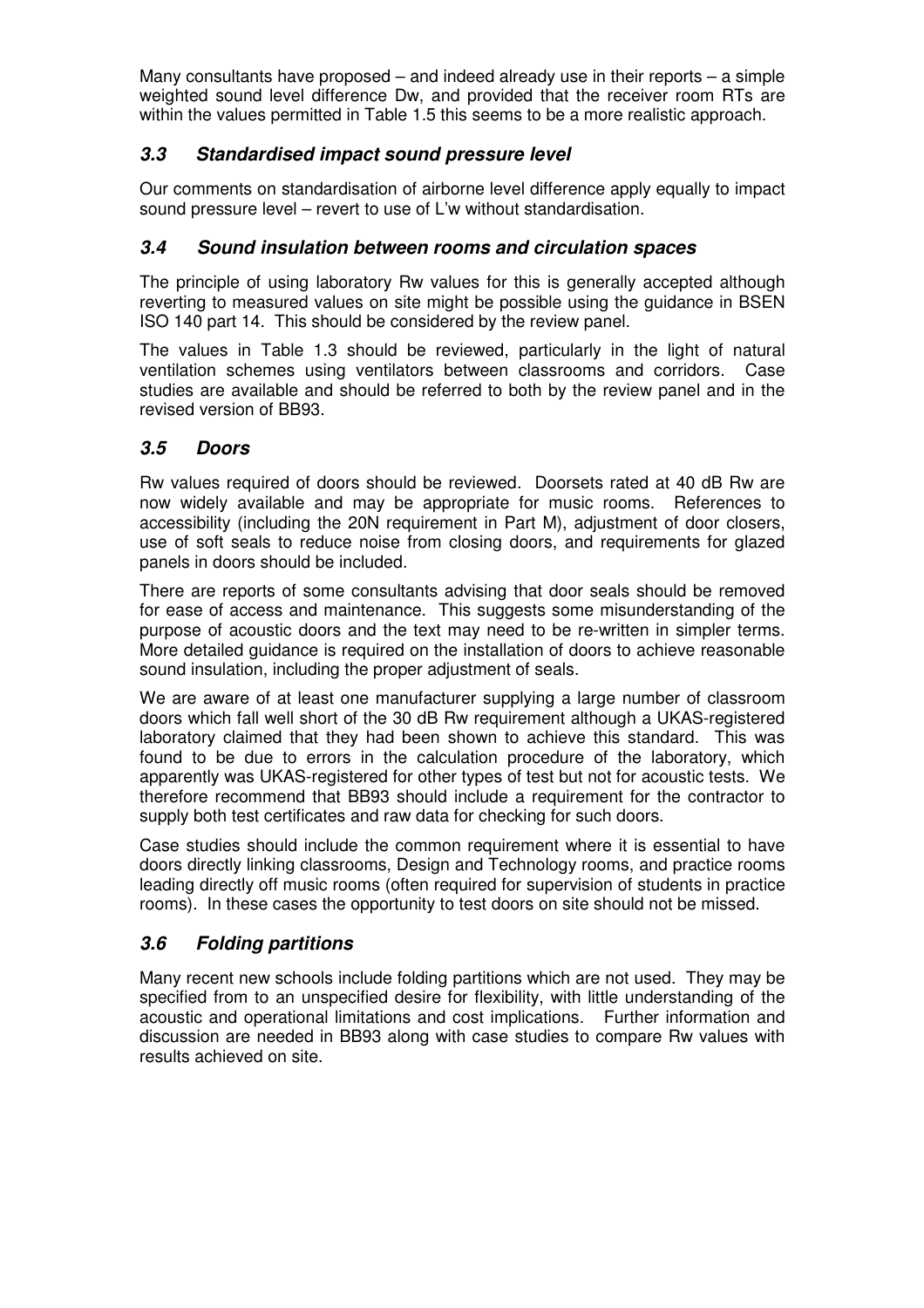# **3.7 Circulation spaces, atria,"Streets"etc**

It has become commonplace for teaching spaces to open directly off atria which are used both for circulation and for other purposes, e.g. as relaxation areas, cafeterias, library resource areas, or locations for computer workstations. In some cases the acoustic problems inherent are ignored by simply considering these as circulation spaces. Some discussion of this is required.

### **3.8 Reception areas and WCs**

It is common for several classbases – often reception classes - to open on to a single set of WCs or cloakrooms. This layout needs to be considered.

### **3.9 Measurement of sound insulation**

Reference to new and revised standards (e.g. BSEN 140 Part 14, ISO 3382-1 and 3382-2) is required. The statement that one in four teaching rooms should be tested is ambiguous when applied to sound insulation measurements. The effect of transmission between rooms through airborne noise via open windows, and flanking transmission through closed glazing, should be discussed. The question of soft floor coverings for impact sound tests should be re-visited – most classrooms are carpeted and will remain so, and providing a separate resilient layer to provide adequate impact insulation without the carpet may therefore be a pointless expense.

### **3.10 Airborne Sound Insulation between Kitchens and Dining Rooms**

It is customary to have roller shutters between these rooms, making the specified sound insulation difficult to achieve. This was not considered in the original BB93 and it would be reasonable to allow for roller shutters with a recommendation that, in that case, the use of Dining Rooms for teaching activities should be prohibited when noisy activity would typically be taking place in the Kitchen.

### **4 REVERBERATION TIMES AND ROOM ACOUSTICS**

### **4.1 Furniture, diffusion and flutter echoes**

A very common cause of problems has been the requirement to meet the reverberation time criteria by measuring inside unfurnished classrooms, combined with the exposition in Sections 4 and 5 of calculation methods using Sabine Theory without consideration of whether the rooms are in fact Sabine spaces. Many classrooms are designed with all or most of the absorption provided by a suspended ceiling. Without furniture, the lack of diffusion inside the room frequently results in flutter echoes or other effects resulting in longer than expected RTs in the empty rooms. In some cases it is necessary to add wall panels to allow the values in table 1.5 to be met in unfurnished rooms. Once the rooms are furnished, the diffusion (and to a smaller extent the absorption) provided by the furniture generally eliminates flutter echoes, rendering such wall panels redundant.

There is a strong consensus of opinion that this problem needs to be addressed and that it should be permissible to measure reverberation time in furnished rooms. This obviously raises practical difficulties which will need to be considered, but the current system of specifying and measuring the unfurnished condition must be changed.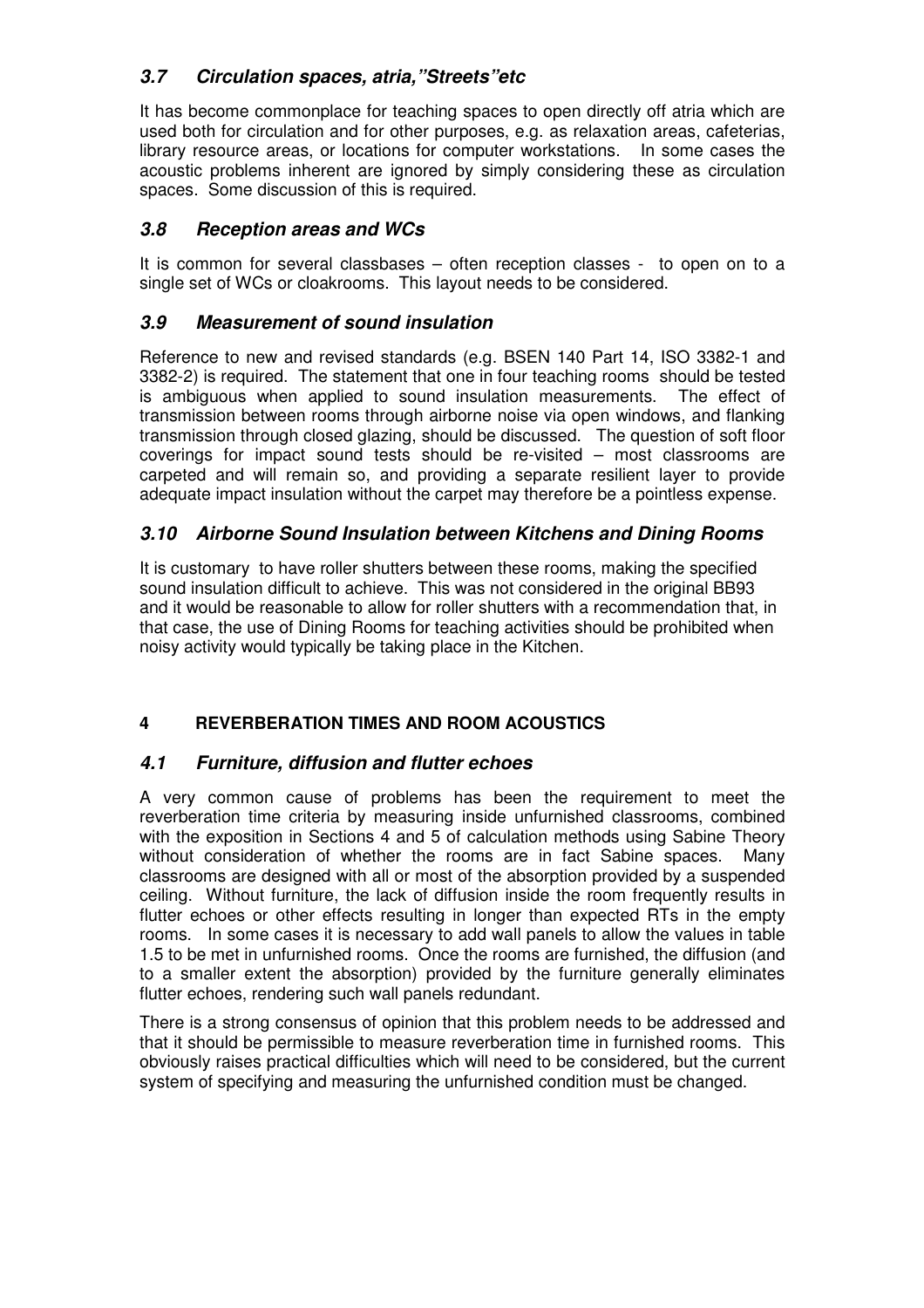# **4.2 Halls including sports halls**

The problem described in Section 4.1 applies on a larger scale to halls including sports halls. Again, the inevitable furnishings and contents that such halls will have should be taken into account in the design : e.g. seating and audience in auditoria and climbing bars in sports halls, which tend to add diffusion and so reduce the effects of flutter echoes. BB93 should make it clear that halls with absorption on the ceilings only are not Sabine spaces and that other methods are needed to calculate RTs in these spaces.

# **4.3 RT criteria in Table 1.5**

The reverberation criteria should be revisited. Areas of particular concern are studios and practice rooms, where the RTs in Table 1.5 are considered excessive, and sports halls where it can be difficult to achieve 1.5 seconds within the constraints of such spaces. It may be desirable to make the RT criterion a function of room volume. This could be achieved using a simple formula.

### **4.4 Criteria for circulation spaces**

The circulation area sound absorption requirements may be applicable to areas that are directly linked to teaching areas by only one door or less (i.e. corridors). In some cases remote circulation areas (e.g. stairwells) have been excluded on the assumption that the RT is being limited only to reduce noise ingress to teaching areas. There is a need for clear and unambiguous guidance on this.

### **4.5 Speech intelligibility in open-plan spaces**

This has been an area of considerable uncertainty. There is a great deal of discussion about this but not necessarily backed up with any definitive research results. You have seen a number of comments on this, and rather than repeat these here, we will simply recommend that this subject needs substantial discussion and revision, starting with identification of different uses and definitions of such spaces.

### **5 GUIDANCE IN CHAPTERS 2 ONWARDS**

Nearly all of the comments received relate to Section 1 and the application thereof. Only when the fundamental issues concerning Section 1 have been reviewed will it be possible to make decisions as to the format and content of guidance in Sections 2-7 and the appendices. There is a case for separating these from Section 1.

The above points are summarised in the following table.

Adrian James

For the Association of Noise Consultants.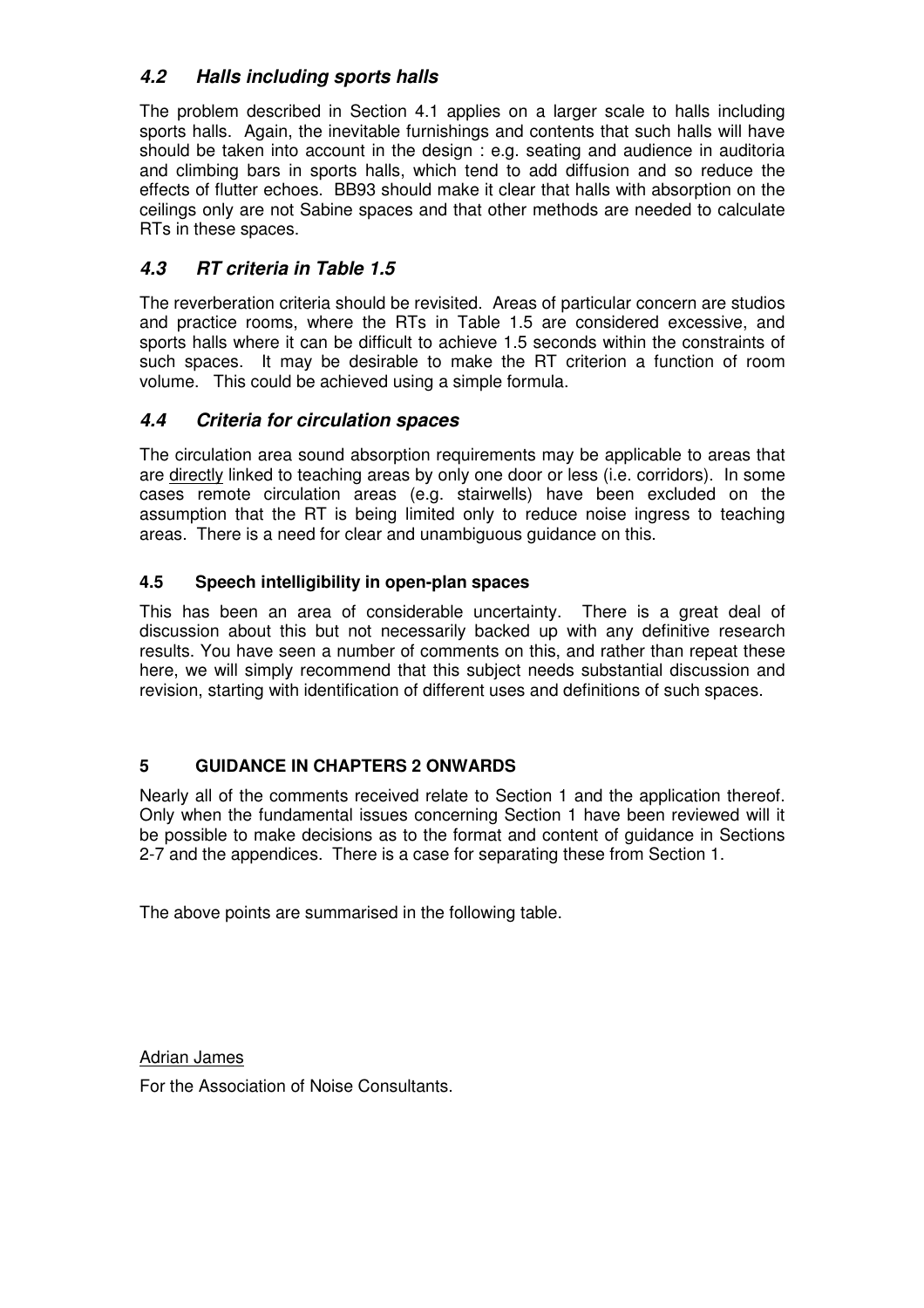| 1    | <b>SCOPE, APPLICATION AND REGULATION</b>                                                                                                                                                                                                                                             |
|------|--------------------------------------------------------------------------------------------------------------------------------------------------------------------------------------------------------------------------------------------------------------------------------------|
| 1.1  | The principles of enforcing requirements for acoustics of schools through<br>E4 and BB93 are very good and that BB93 should be retained albeit with<br>some changes and updates as discussed in this document.                                                                       |
| 1.2  | Stress that Section 1 sets out the minimum standards enforceable under<br>E4, which may not be good or even adequate in some cases. Consider<br>having separate compliance and guidance documents.                                                                                   |
| 1.3  | Minimum acoustic standards should also be set for educational premises<br>other than schools, either through BB93 or through another mechanism.                                                                                                                                      |
| 1.4  | The application of E4 and BB93 for renovations and refurbishments<br>should be clarified and if possible reinforced.                                                                                                                                                                 |
| 1.5  | The introduction to BB93, and particularly the section on the Scope, need<br>to be re-written and possibly moved into Section 1 where they may be<br>read by more users of BB93.                                                                                                     |
| 1.6  | As with other parts of ADE, BB93 is very unevenly applied by Building<br>Control Bodies and particularly LABC. Some BCBs clearly have no<br>interest in enforcing it – others do not make any attempt to understand it.<br>We strongly request DCLG to address this with LABC.       |
| 1.7  | A requirement for acoustic commissioning, similar to that for dwellings<br>under E1 or for health buildings under HTM 08-01, is essential to prevent<br>continued building of acoustically sub-standard schools.                                                                     |
| 1.8  | There are widespread reports of Clause 1.2.1 being misused to secure<br>commercial advantage in tenders or cost savings, resulting in schools<br>failing to achieve acoustically adequate standards. Emphasise that this is<br>not a derogation clause and must not be used as such. |
| 1.9  | It must be emphasised that "Compliance with BB93" is not in itself an<br>adequate specification for acoustic design of a school, and this should not<br>be used as part of a contract or specification.                                                                              |
| 1.10 | Any changes to values in BB93 should be based on published research or<br>on reliable data from projects undertaken since BB93 came into force.                                                                                                                                      |
| 1.11 | Include examples of bad practice and<br>Case studies are very valuable.<br>ideas which have not worked, to prevent designers from repeating the<br>same mistakes.                                                                                                                    |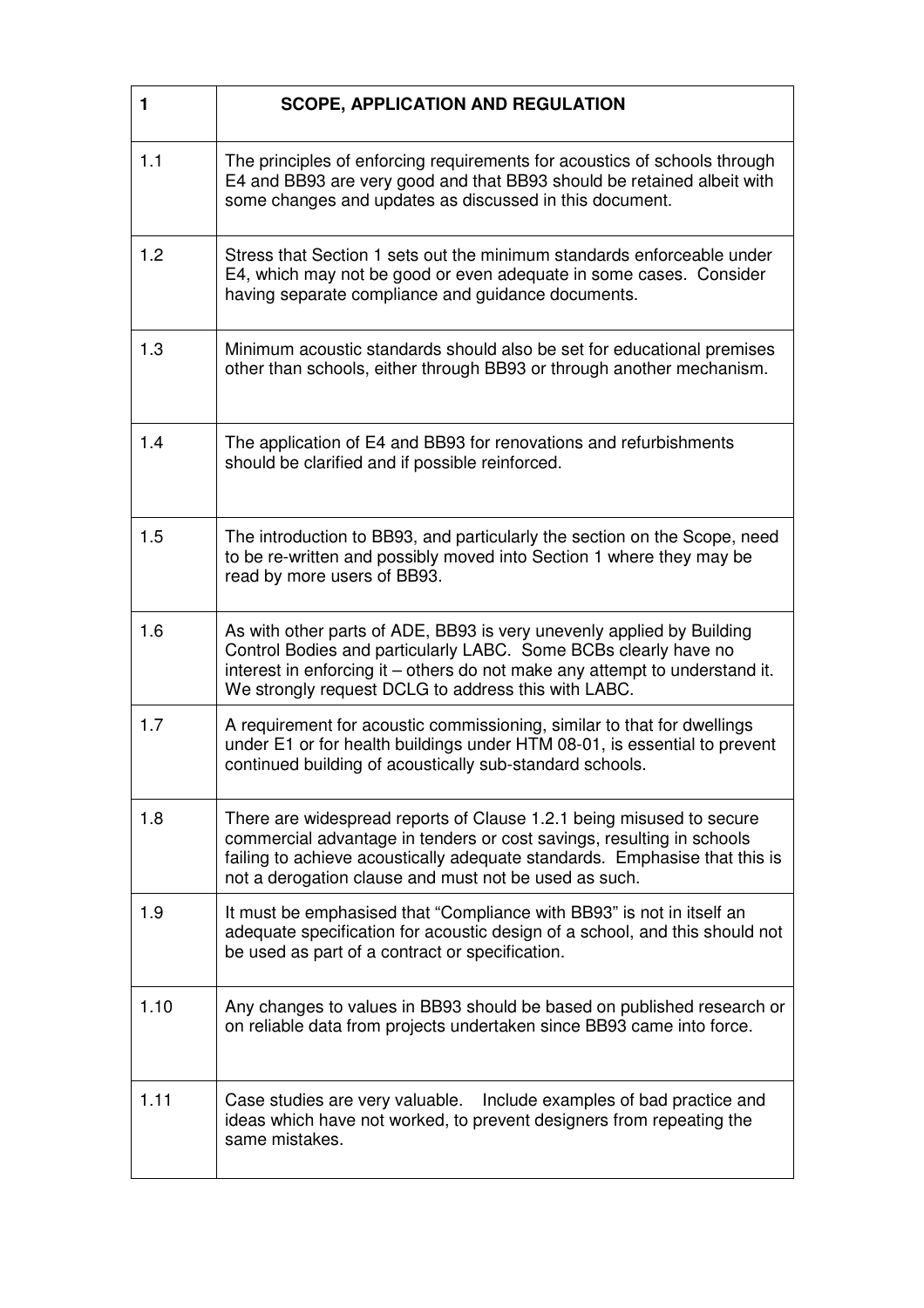| 1.12 | When recommending the appointment of acoustics consultants, we would<br>request that the Association of Noise Consultants is referred to as well as<br>the Institute of Acoustics, with links to their websites and a note that the<br>client should check that the consultant appointed can demonstrate |
|------|----------------------------------------------------------------------------------------------------------------------------------------------------------------------------------------------------------------------------------------------------------------------------------------------------------|
|      | experience and expertise in acoustics of schools.                                                                                                                                                                                                                                                        |

| $\mathbf{2}$ | <b>CRITERIA FOR AMBIENT NOISE LEVELS</b>                                                                                                                                                                                                                                                                                                                             |
|--------------|----------------------------------------------------------------------------------------------------------------------------------------------------------------------------------------------------------------------------------------------------------------------------------------------------------------------------------------------------------------------|
| 2.1          | Use of LAeq, 30 minutes and the majority of levels listed in Table 1.1 remain<br>appropriate. Table 1 should reflect recent developments in school design<br>and nomenclature, with reference to up-to-date case studies.                                                                                                                                            |
| 2.2          | LA <sub>1</sub> is a very little-used criterion and there is a case for replacing this with<br>a criterion on terms of LAmax, slow.                                                                                                                                                                                                                                  |
| 2.3          | BB93 must be updated so as to be consistent with the guidance in BB101<br>on ventilation rates. It is generally considered that the currently permitted<br>levels in classrooms, including the variation introduced by BB101, are<br>adequate. This clause must NOT be mis-used as a blanket relaxation<br>from 35 to 40 LAeq, 30 minutes. Case studies are required |
| 2.4          | Guidance on rain noise to be updated and clarified with case studies.                                                                                                                                                                                                                                                                                                |
| 2.5          | Guidance on noise in outdoor areas to be updated and clarified by area<br>function, e.g. outdoor teaching, sports teaching, and recreational areas.                                                                                                                                                                                                                  |
| 2.6          | Consider including vibration criteria based on BS 6472-1: 2008                                                                                                                                                                                                                                                                                                       |
| З            | SOUND INSULATION WITHIN SCHOOLS                                                                                                                                                                                                                                                                                                                                      |
| 3.1          | General approach to airborne sound insulation using tables 1.1 and 1.2<br>seems to work well. Review criteria for some areas and review notes to<br>tables. Emphasise that these are minimum standards for compliance<br>with building regulations and do not in guarantee fitness for purpose.                                                                      |
| 3.2          | Standardisation of airborne sound level difference is unnecessary and<br>unrealistic, and the nomenclature is very complex. We recommend use<br>of the non-standardised weighted level difference Dw, provided that the<br>RT in the receiver room is within the permitted criteria and is recorded.                                                                 |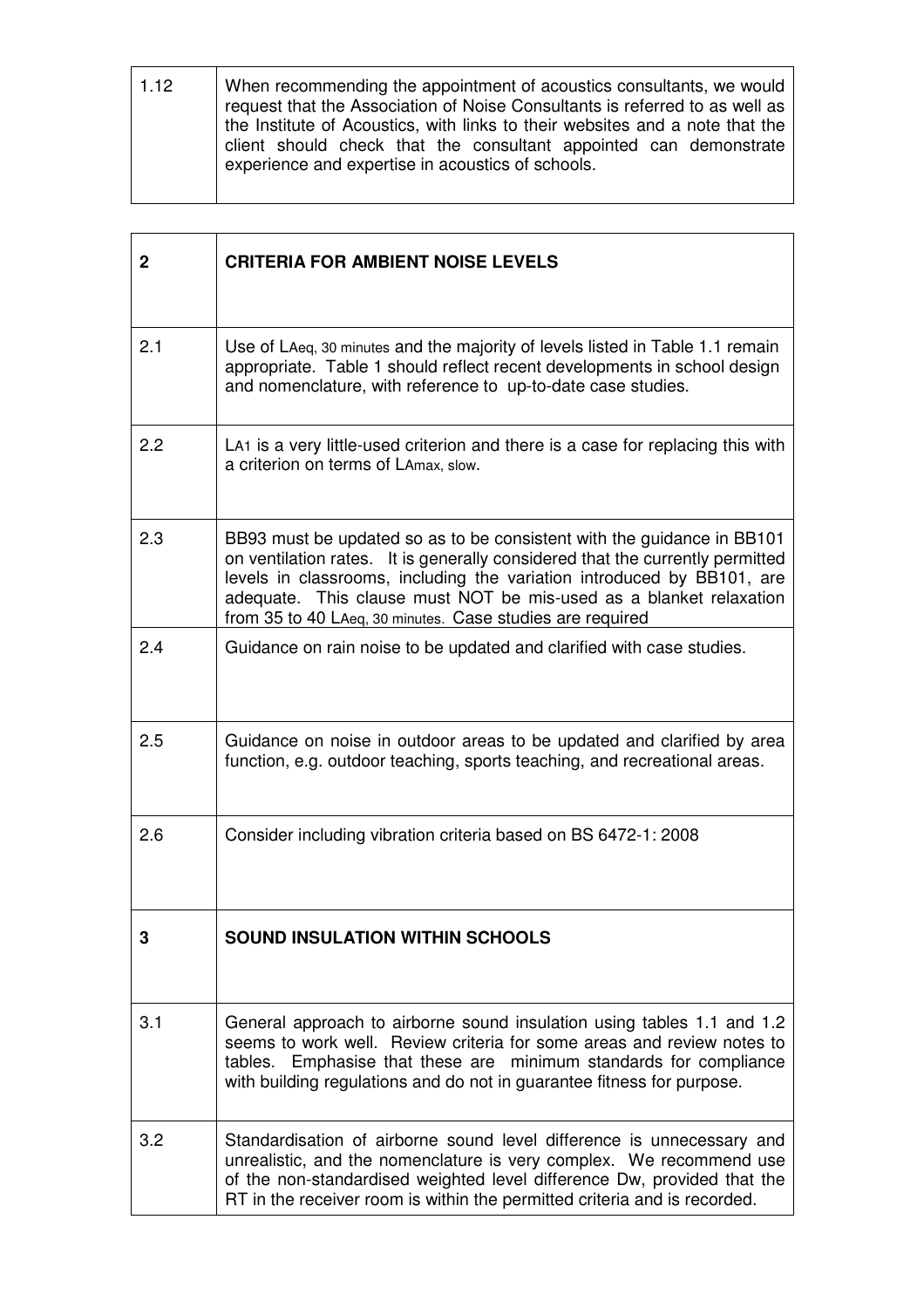| 3.3  | Standardisation of impact sound pressure level is unnecessary<br>and<br>unrealistic, and the nomenclature is unnecessarily complex.<br>We<br>recommend use of the non-standardised impact sound pressure<br>level<br>L'w, provided that the RT in the receiver room is within the permitted<br>criteria and is recorded.                                                                                                      |
|------|-------------------------------------------------------------------------------------------------------------------------------------------------------------------------------------------------------------------------------------------------------------------------------------------------------------------------------------------------------------------------------------------------------------------------------|
| 3.4  | The principle of using laboratory Rw values for this is generally accepted<br>but consider measurements using the guidance in BSEN ISO 140 part 14.<br>Review values in Table 1.3 in the light of natural ventilation schemes<br>using ventilators between classrooms and corridors. Add case studies.                                                                                                                        |
| 3.5  | Doors – Review Rw values in table 1.3. Specify acoustic information<br>required from manufacturers to include certificates and raw test data.<br>Provide guidance on fitting and maintenance of seals, door closers,<br>glazing etc with reference to other parts of building Regulations. Add<br>case studies of commonly encountered "forbidden" layouts with single<br>doors linking classrooms, DT rooms and music rooms. |
| 3.6  | Folding partitions - add discussion of advantages and drawbacks of<br>these. Add case studies to compare Rw values with results achieved on<br>site.                                                                                                                                                                                                                                                                          |
| 3.7  | Discuss use of circulation areas for other purposes, e.g. as library<br>resource areas, common room areas and as locations for workstations.                                                                                                                                                                                                                                                                                  |
| 3.8  | Consider the common layout where several classbases - often reception<br>classes - open on to a single set of WCs or cloakrooms.                                                                                                                                                                                                                                                                                              |
| 3.9  | More guidance on measurement of sound insulation is needed, referring<br>to number of tests, new and revised standards, transmission between via<br>open windows, flanking transmission, and soft floor coverings.                                                                                                                                                                                                            |
| 3.10 | Consider the common case of kitchens linked to dining halls by hatches<br>with roller shutters.                                                                                                                                                                                                                                                                                                                               |
| 4    | <b>REVERBERATION TIMES AND ROOM ACOUSTICS</b>                                                                                                                                                                                                                                                                                                                                                                                 |
| 4.1  | Measuring RTs in empty rooms often results in artificially long RTs due to<br>flutter echoes which disappear when the rooms are furnished. This often<br>results in expensive and unnecessary remedial treatment using wall<br>panels. This is a very common and serious problem. Consider a scheme<br>to specify and measure rooms containing normal items of furniture.                                                     |
| 4.2  | Expected furniture and fittings should be taken into account in the design<br>to prevent over-design caused by flutter echoes in empty rooms.<br>Emphasise that calculation methods other than Sabine / Eyring methods<br>are required in non-Sabine spaces.                                                                                                                                                                  |